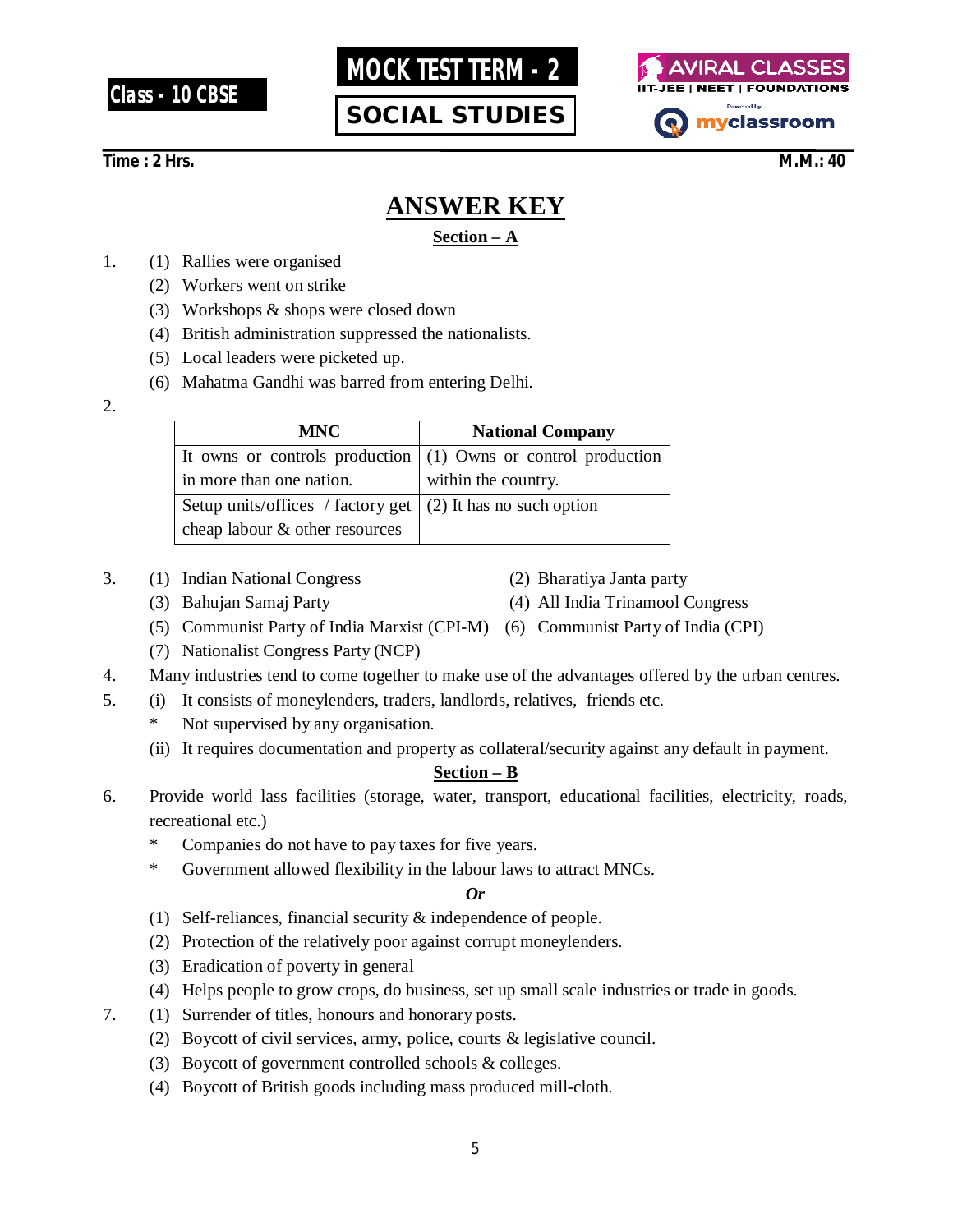# **Class - 10 CBSE**

**MOCK TEST TERM - 2**

**SOCIAL STUDIES**



## **Time : 2 Hrs.** M.M.: 40

- 8. (1) Democratically elected government do not appear to address the question of poverty as expected by the citizens.
	- (2) Do not have a very good record when it comes to sharing of information with citizens.
	- (3) Unable to achieve higher economic development.
	- (4) Sometimes do not provide a fair chance to everyone.
	- (5) It often frustrate the needs of the people.
	- (6) It often ignore the demands of the majority of a population.

# **Section – C**

- 9. (1) Inexpensive water transport.
	- (2) Abundant water for processing of raw jute.
	- (3) Proximity of the jute producing areas.
	- (4) Availability of facilities such as banking, insurance & port facilities for export of jute goods.
	- (5) Cheap labour from West Bengal & adjoining states.
	- (6) Good network of railways, roadways & waterways to facilitate movement of raw materials to the mills.

#### *Or*

- (1) Old track and poor state rolling stock
- (2) Travel without tickets
- (3) Attack on railway property
- (4) Railway accidents
- (5) Lack of modern management
- (6) Problem of laying double lines
- (7) Competition with other means of transport
- (8) Outdated technology
- (9) Unnecessary chain pulling
- 10. Democracy is a form of government that allows people to choose their own representatives. People have the freedom to express their opinion & organic protests.

## **Outcomes**

- (1) People should get a chance to choose their representatives without any fear.
- (2) Free & fair elections.
- (3) Elections based on Universal Adult Franchise.
- (4) Elected representatives should be accountable to the people.
- (5) Freedom of press.
- (6) It promote equality among the citizens.
- (7) Provide methods to resolve conflicts in the society.
- (8) People should actively participate in the process of governance.
- (9) Strong position (watching government inside & outside the parliament).